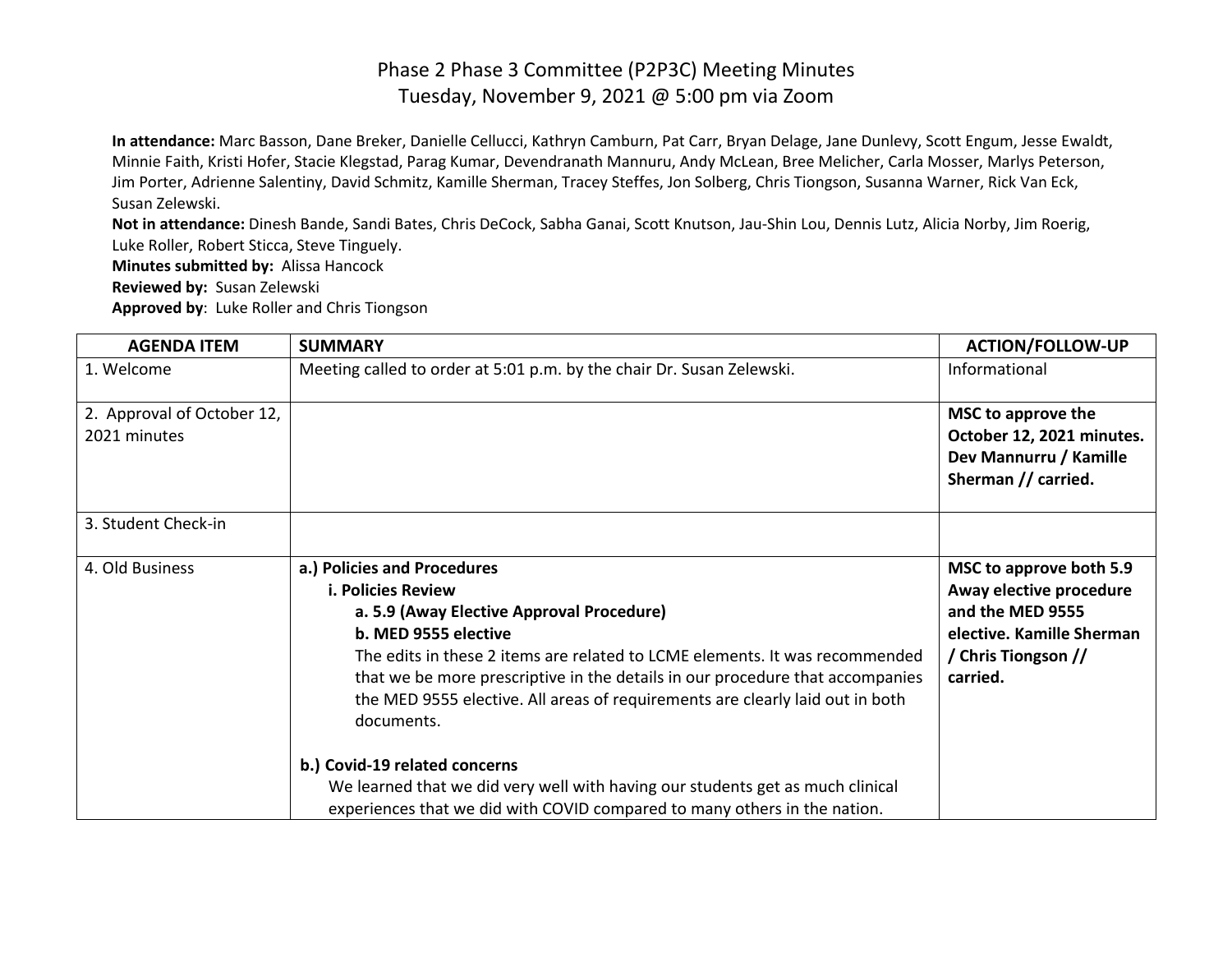| 5. New Business | a.) Family Medicine Clerkship Annual Report<br>They teach the societal problems throughout the clerkship in a variety of ways and<br>as they come up within the clerkship experience. Less than one percent of students<br>used alternative methods for their required experiences. There were 14 students<br>received honors, with the adjustment for honors criteria this year and now are<br>meeting the target for the number of honors of about 20%.                                                                                                                                                      | MSC to approve the<br><b>Family Medicine Annual</b><br><b>Report with edit. Dev</b><br><b>Mannurru / Dane Breker</b><br>// carried. |
|-----------------|----------------------------------------------------------------------------------------------------------------------------------------------------------------------------------------------------------------------------------------------------------------------------------------------------------------------------------------------------------------------------------------------------------------------------------------------------------------------------------------------------------------------------------------------------------------------------------------------------------------|-------------------------------------------------------------------------------------------------------------------------------------|
|                 | Student concerns are the clerkship was divided into two 4-week periods due to our<br>COVID plan and are glad that was a one year thing. Also, on the Bismarck campus<br>they do not like to split they do for the experience working with residents as<br>teachers, however, that is a new change and necessary to get the students that<br>experience since FMED residents are the only ones on that campus. Students are<br>also taught by residents at the Hettinger site. There was some scheduling<br>challenges but we addressed them immediately and were no longer an issue by<br>the end of the year. |                                                                                                                                     |
|                 | The program competencies and objectives along with the required encounters<br>were distributed by email to all preceptors and CME is also available for<br>completing faculty development training. Faculty development is done in a variety<br>of ways and we focus on different topic in staff meetings, emails or trainings.                                                                                                                                                                                                                                                                                |                                                                                                                                     |
|                 | Early in the clerkship we found that students were unsure of how to provide<br>feedback and we are working on addressing more clearly. Also, we check in with<br>students frequently about their learning environments. The only correction was for<br>the students that did not pass the shelf exams should say 'unsatisfactory' instead<br>of 'incomplete'.                                                                                                                                                                                                                                                  |                                                                                                                                     |
|                 | b.) ROME Annual Report<br>There are five departments that give credit for their clerkships for ROME students.<br>WE have a steering committee that makes up those departments along with the                                                                                                                                                                                                                                                                                                                                                                                                                   | MSC to approve the ROME<br><b>Annual Report. Chris</b>                                                                              |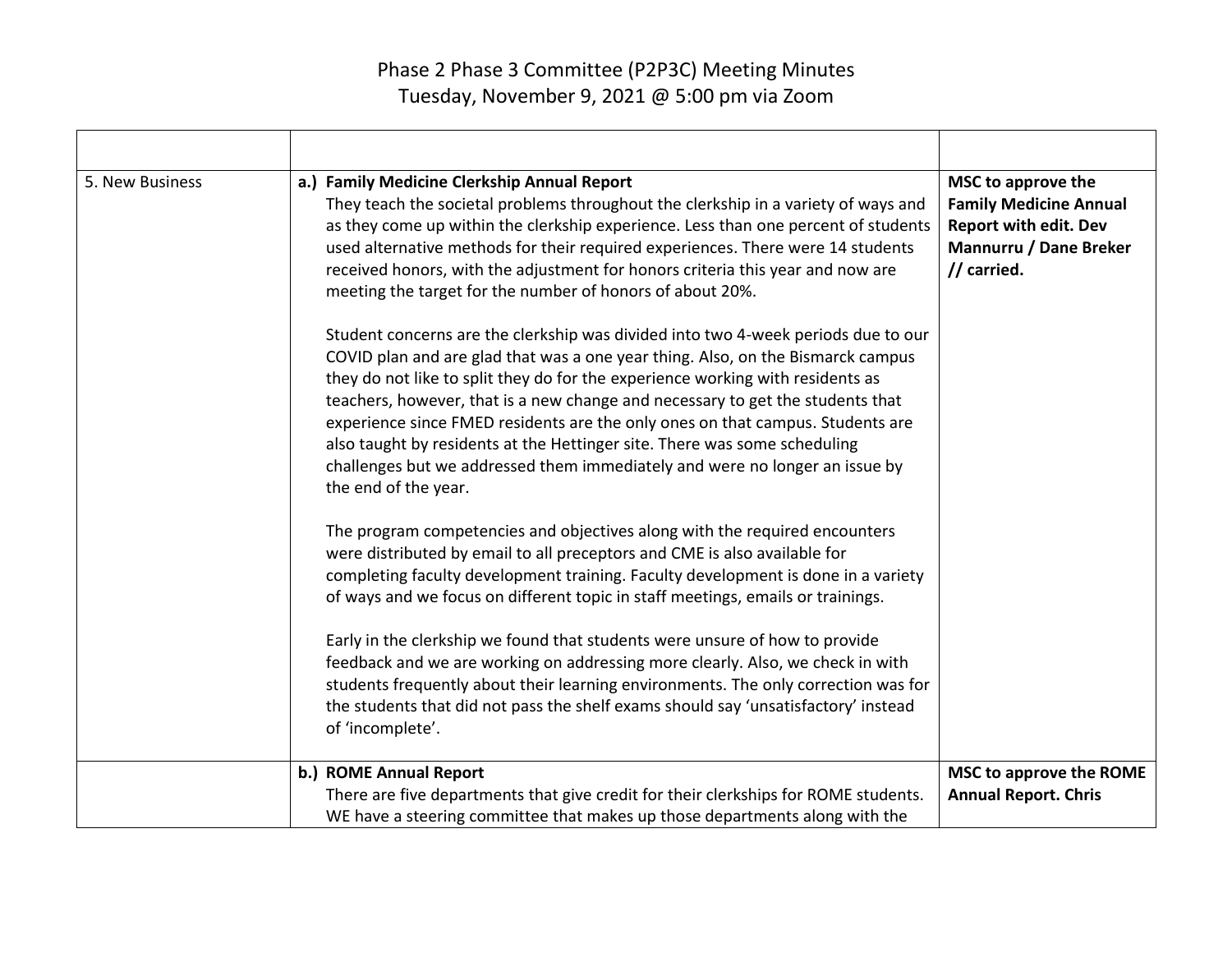| site directors. About 30% of the ROME students received honors this year. There<br>was a timely grading glitch with internal medicine and Leo that was resolved. They<br>are very thankful for all the administrative staff that work so hard to make sure all<br>the students get all their requirements done.<br>Students would like to have more opportunity for a longitudinal OBGYN case,<br>which we do encourage when possible. The issue we face is that there are only 10<br>hospitals that deliver in the state. Students also feel that orientation is<br>overwhelming and we tend to agree, but we do tell them to use their planners and<br>we check in regularly with them to insure nothing is forgotten.<br>We are always working on faculty development with faculty on all the sites. | Tiongson / Jon Solberg //<br>carried.                                                                              |
|---------------------------------------------------------------------------------------------------------------------------------------------------------------------------------------------------------------------------------------------------------------------------------------------------------------------------------------------------------------------------------------------------------------------------------------------------------------------------------------------------------------------------------------------------------------------------------------------------------------------------------------------------------------------------------------------------------------------------------------------------------------------------------------------------------|--------------------------------------------------------------------------------------------------------------------|
| c.) STEP 2 CK<br>All the students passed the STEP 2 CK on their first attempt this year. Over the last<br>five years we have been pretty consistent with a slight increase in mean this last<br>year. Whisker plot report is different than in the past because they changed what<br>they report on so we do not have a comparison this year. Out histogram bell curve<br>is comparable to the national. There was no CS because it has been permanently<br>suspended.                                                                                                                                                                                                                                                                                                                                  | Information                                                                                                        |
| d.) Epidemiology Timing Changes<br>This proposal for changes is a result of student requests for more time to find their<br>research topic and to get their IRBs approved. This would extend the longitudinal<br>course by four months, and there are no concerns about that from the faculty.                                                                                                                                                                                                                                                                                                                                                                                                                                                                                                          | <b>MSC to recommend</b><br>approval of the proposed<br>changes. Kamille Sherman<br>/ Chris Tiongson //<br>carried. |
| e.) GQ #10 & #11 (Neruo)<br>#10 - They are trying to improve the quality of the experience for all students with<br>more teleconference lectures live and recorded. We like to see that the level of<br>satisfaction as increased a little but would like to see it increase more and the<br>unsatisfaction average to decrease.                                                                                                                                                                                                                                                                                                                                                                                                                                                                        | Information                                                                                                        |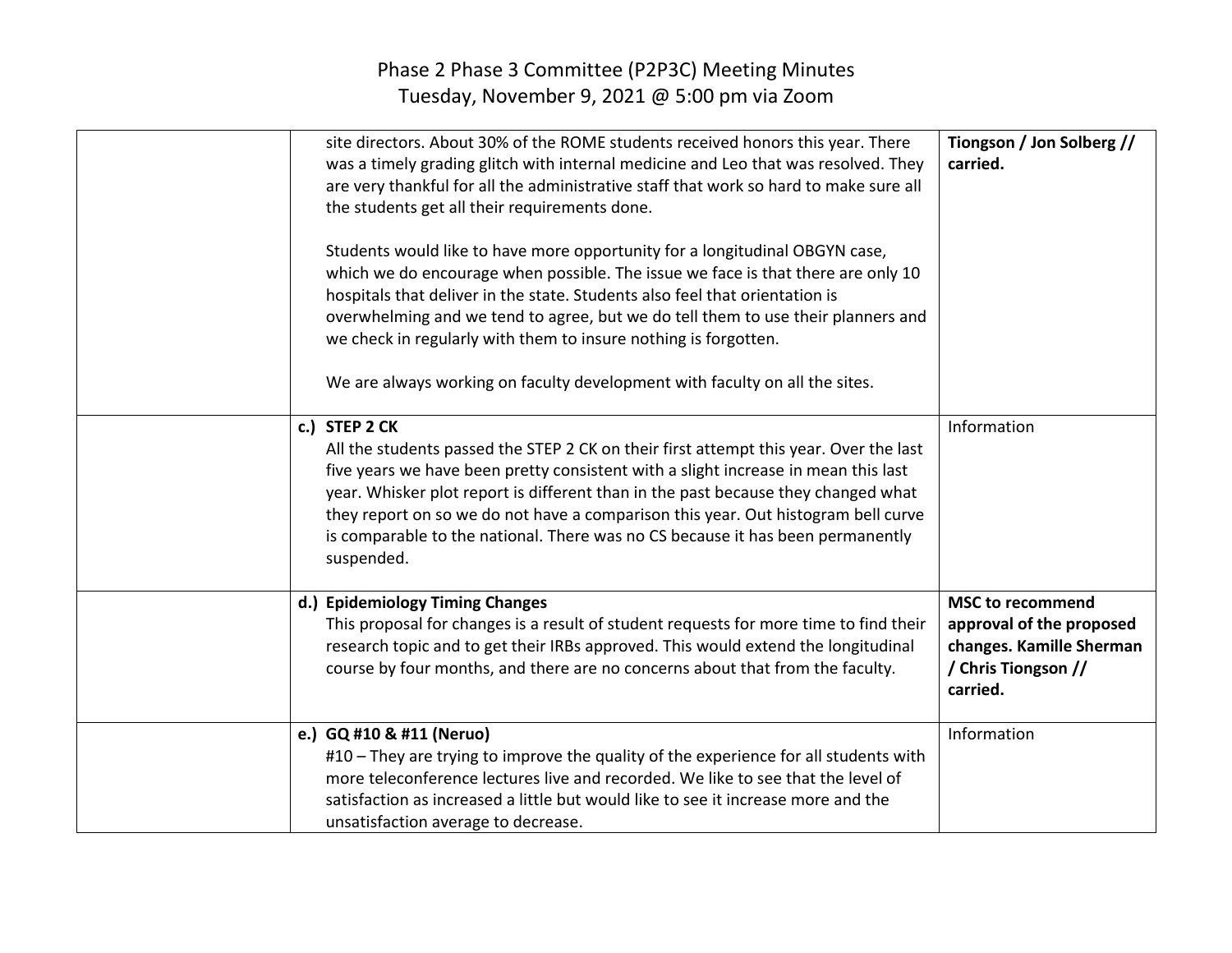| #11 - Due to the short clerkship time of two weeks, the mid-clerkship feedback<br>does not look the same as other clerkships. Even though it is clearly stated verbally<br>and written to them. We hope that as the clerkship moves to the four-weeks in<br>length that the mid-clerkship will increase and help student recognize it as such.<br>f.) $GQ #13 (VA)$<br>No update                                                                                                                                  | Information                                                                                                         |
|-------------------------------------------------------------------------------------------------------------------------------------------------------------------------------------------------------------------------------------------------------------------------------------------------------------------------------------------------------------------------------------------------------------------------------------------------------------------------------------------------------------------|---------------------------------------------------------------------------------------------------------------------|
| g.) GQ #20-21 & #39-50 review<br>#20<br>We saw a shift in behaviors taught and see from preceptors and faculty. With<br>increase in unprofessional behavior report by students that they witnessed. This is<br>a one-year trend and will be watching for next year. This last year we did increase<br>our efforts to receive feedback from students on reporting unprofessionalism and<br>this has been a success. Each department is receiving and addressing all<br>professionalism concerns that are reported. | <b>ACTION ITEM:</b><br>Follow-up with<br>mistreatment for personal<br>services and reporting<br>system suggestions. |
| #21<br>Our benchmark is lower than previous year.                                                                                                                                                                                                                                                                                                                                                                                                                                                                 |                                                                                                                     |
| #39<br>All clerkship students are asked if they know how to report mistreatment should<br>they need to, and they all say yes. We are not sure if students are still not<br>reporting due to feeling unsafe? Even though we have an anonymous reporting<br>form. Jesse Ewaldt will also ask the students for suggestions of how we can<br>improve our reporting to make them feel safer to do so.                                                                                                                  |                                                                                                                     |
| #41-50<br>These are the areas of mistreatment and if students witnessed them and if they<br>reported the incident. We did drop below the 10 <sup>th</sup> percentile in 'performing<br>personal services' and is a one-year trend. Jesse Ewaldt will also ask for stories, so<br>we can also get a better understanding of what we can better to address this area.                                                                                                                                               |                                                                                                                     |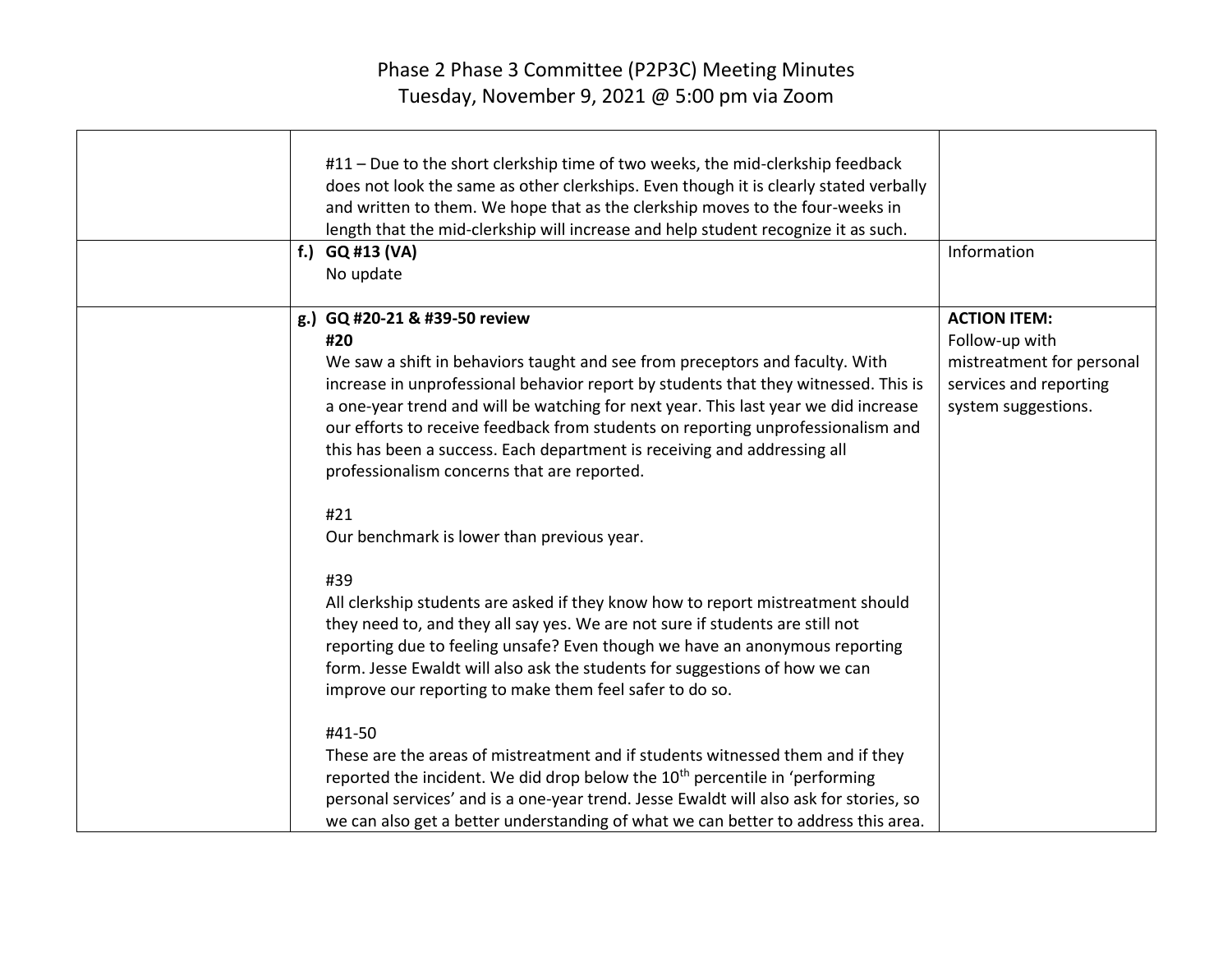| There was also a Title IX report this year that will show up on next year's report.                                                                                                                                                                                                                                                                                                                                                                                                                                                                                                                                                                                                                                                                 |                                                                                                                                                       |
|-----------------------------------------------------------------------------------------------------------------------------------------------------------------------------------------------------------------------------------------------------------------------------------------------------------------------------------------------------------------------------------------------------------------------------------------------------------------------------------------------------------------------------------------------------------------------------------------------------------------------------------------------------------------------------------------------------------------------------------------------------|-------------------------------------------------------------------------------------------------------------------------------------------------------|
| h.) Grades for Away Electives with High Pass or High Honors and Chair Review<br>Currently department chairs review the grades of away electives and determine<br>that student should receive honors based on the comments or not. Because not all<br>education systems have the same grading and the question was raised if we should<br>have a procedure for all 'high pass' becomes 'honors' automatically? Another<br>suggestion was to include in the Dean's Letter an explanation of a grade change.<br>Discussion occurred and the committee would like to see if we can leave the grade<br>as it is from other institutions for the away electives only. Dr. Jim Porter will check<br>with the registrar's office if this would be possible. | <b>ACTION ITEM:</b><br>Dr. Jim Porter will check<br>with the registrar office<br>about the grades question.                                           |
| i.) Electives Scheduling Limits for Curriculum 2.0<br>Currently, students are limited to four electives with no more than two being in<br>the same specialty. There are students that are taking a 4-week elective early in<br>phase 2, and we need to decide if that will count towards their elective limit.                                                                                                                                                                                                                                                                                                                                                                                                                                      | MSC to include phase 2<br>electives in the elective<br>limit count as the policy<br>currently stands. Kamille<br>Sherman / Jon Solberg //<br>carried. |
| j.)<br><b>Electives Scheduling during the bulge</b><br>The statement that departments would accept no students for electives during the<br>bulge was said without knowing the actual number of student enrollment. No<br>departments raised concerns in this forum. The committee agrees all campuses<br>will be taking students for electives as capacity allows and following the scheduling<br>priority procedure.                                                                                                                                                                                                                                                                                                                               | Information                                                                                                                                           |
| k.) Phase Goal Matrix from CEMC for review/recommendation<br>CEMC put this matrix together to gather data is looking for input from the<br>committee for any gaps in data that might be important for reporting. No<br>recommendations were made.                                                                                                                                                                                                                                                                                                                                                                                                                                                                                                   |                                                                                                                                                       |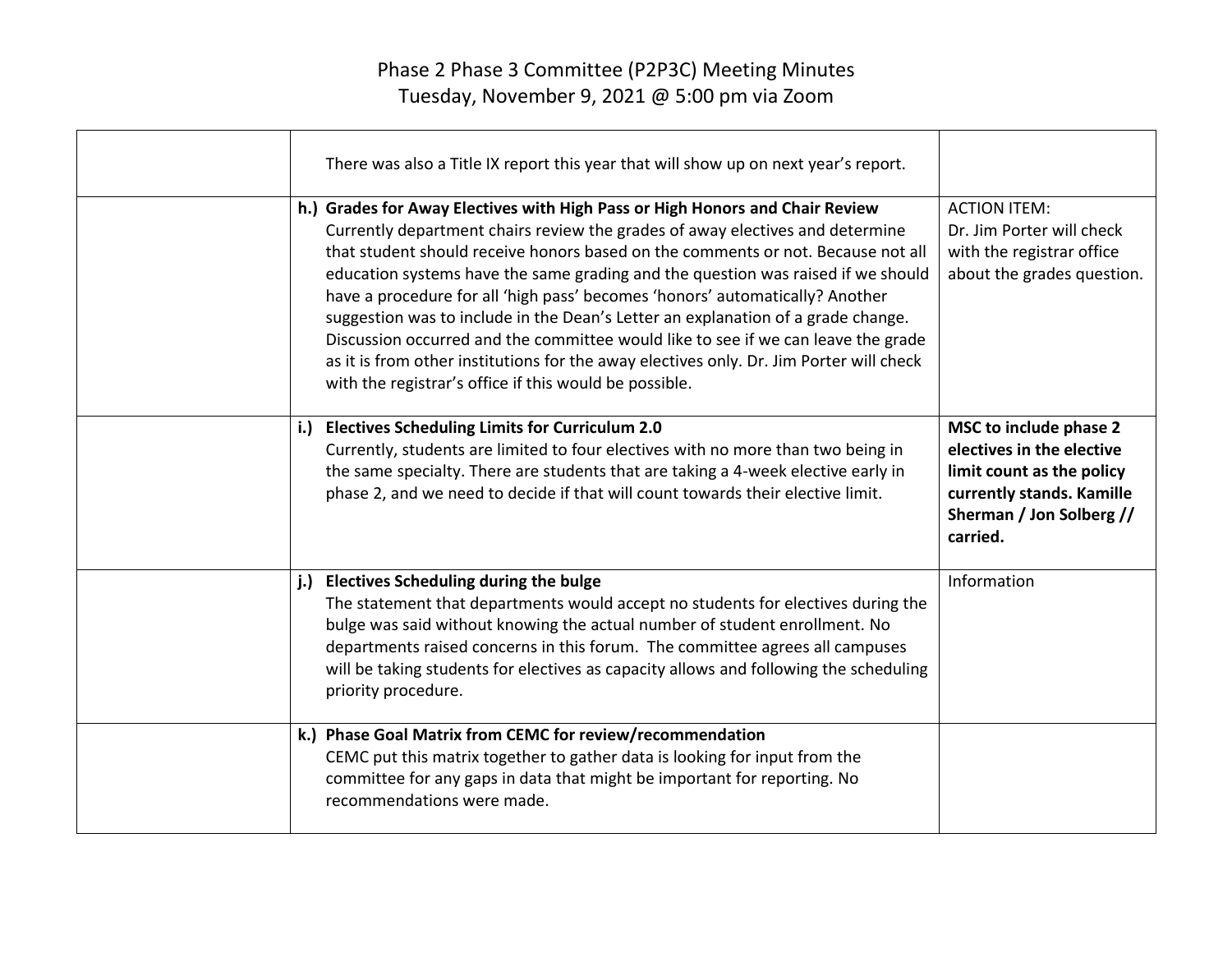|                               | I.) Phase 2 and 3 reports<br>The Phase 2 & 3 presentation that was given at the Curriculum Retreat is now in<br>written form and will be our report for this last year. There was a question about<br>the math for the number of honors and percentages for the psychiatry AI. Dr.<br>Susan Zelewski will verify those numbers and send out an updated report to<br>everyone.                                                                                                                                                                                                                                                                                                                                                                     |                                                                                                                               |
|-------------------------------|---------------------------------------------------------------------------------------------------------------------------------------------------------------------------------------------------------------------------------------------------------------------------------------------------------------------------------------------------------------------------------------------------------------------------------------------------------------------------------------------------------------------------------------------------------------------------------------------------------------------------------------------------------------------------------------------------------------------------------------------------|-------------------------------------------------------------------------------------------------------------------------------|
| 6. Electives                  | a.) MED 9508 edits                                                                                                                                                                                                                                                                                                                                                                                                                                                                                                                                                                                                                                                                                                                                | <b>Tabled</b>                                                                                                                 |
|                               | b.) Edits for Surgery Electives<br><b>SURG 9102</b><br><b>SURG 9211</b><br><b>SURG 9501</b><br>All the objectives have been updated to the new format and preceptors and<br>education director have been updated on all of these electives. The changes will<br>also apply to the sections of these electives so they are the same on all campuses.                                                                                                                                                                                                                                                                                                                                                                                               | MSC to approve the edits<br>electives for SURG 9102,<br>9211, 9501. Kamille<br><b>Sherman / Chris Tiongson</b><br>// carried. |
| 7. Reports from<br>Committees | c.) UMEC - Dr. Zelewski<br>There was lots of discussion on the request to lower the passing score of the<br>gateway exam for the class of 2023 to begin phase 2. There was no action taken.<br>We also discussed the mandatory STEP Prep course that we discussed last month<br>and will be going back to UMEC for discussion tomorrow. After some fact finding,<br>there only needs to be one hour of instructional or assessment each week for<br>financial aid.<br>Students also requested to be in-person for their last unified session of PCL and<br>thanks to the hard work of Dr. Eickman and other faculty members they were able<br>to make it work for all students that wanted to be in-person and those that<br>wanted to be remote. | Information                                                                                                                   |